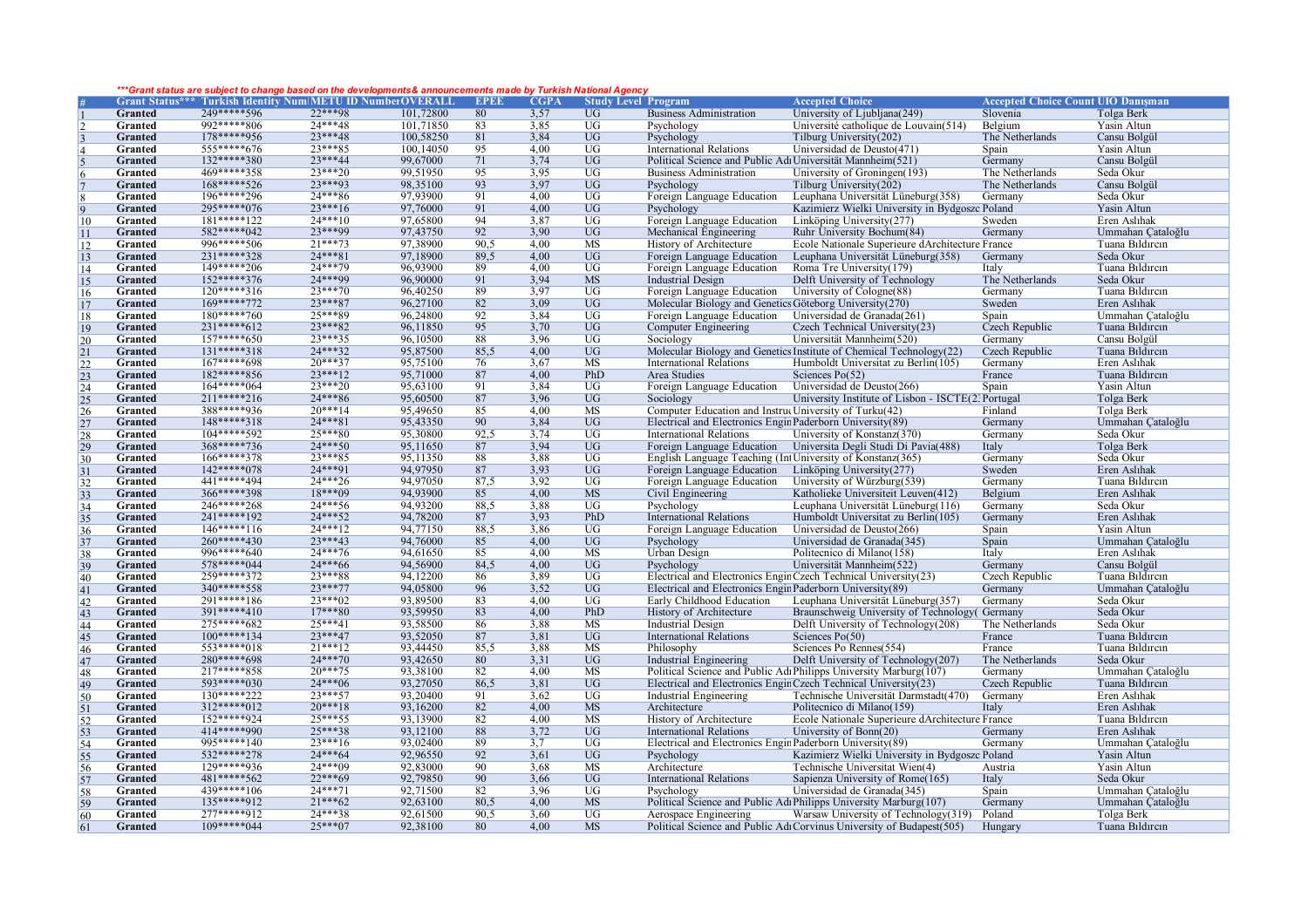|                 |                |              | <b>Grant Status*** Turkish Identity Num METU ID Number OVERALI</b> |          | <b>EPEI</b> | <b>CGPA</b> | <b>Study Level Program</b> |                                                           | <b>Accepted Choice</b>                                                             | <b>Accepted Choice Count UIO Danisman</b> |                   |
|-----------------|----------------|--------------|--------------------------------------------------------------------|----------|-------------|-------------|----------------------------|-----------------------------------------------------------|------------------------------------------------------------------------------------|-------------------------------------------|-------------------|
| 62              | Granted        | 358*****306  | $23***78$                                                          | 92,37200 | 88          | 3,69        | $\overline{UG}$            | Electrical and Electronics Engin Paderborn University(89) |                                                                                    | Germany                                   | Ummahan Cataloğlu |
| 63              | Granted        | 990*****676  | $25***66$                                                          | 92,33550 | 84,5        | 3,81        | $\overline{UG}$            | <b>History</b>                                            | University of Leiden(187)                                                          | The Netherlands                           | Tuana Bildircin   |
| 64              | Granted        | $735***730$  | $23***04$                                                          | 92,31500 | 86          | 3,78        | UG                         | Foreign Language Education                                | Josip Juraj Strossmayer University of Osij Croatia                                 |                                           | Tuana Bildircin   |
| 65              | Granted        | $231***808$  | $24***38$                                                          | 92,21500 | 81          | 3,96        | <b>UG</b>                  | Psychology                                                | Universität Mannheim(522)                                                          | Germany                                   | Cansu Bolgül      |
| 66              | Granted        | 997*****612  | $24***04$                                                          | 92,21000 | 80          | 4.00        | <b>MS</b>                  | <b>Building Science</b>                                   | Technische Universiteit Eindhoven(451)                                             | The Netherlands                           | Yasin Altun       |
| 67              | Granted        | 337*****622  | $17***77$                                                          | 92,19200 | 80          | 4.00        | PhD                        | <b>Cognitive Sciences</b>                                 | Tilburg University(372)                                                            | The Netherlands                           | Cansu Bolgül      |
| 68              | Granted        | 105*****566  | $23***47$                                                          | 92,14050 | 79          | 4.00        | <b>UG</b>                  | <b>International Relations</b>                            | Philipps University Marburg(107)                                                   | Germany                                   | Ummahan Çataloğlu |
| 69              | Granted        | $100****616$ | $23***22$                                                          | 92,09650 | 82          | 3.14        | <b>UG</b>                  | <b>Industrial Engineering</b>                             | Aalto University(41)                                                               | Finland                                   | Tuana Bildircin   |
| 70              | Granted        | 354*****166  | $23***00$                                                          | 92,07550 | 83          | 3,81        | $\overline{UG}$            | Chemical Engineering                                      | University of Groningen(195)                                                       | The Netherlands                           | Seda Okur         |
| 71              | Granted        | $124****600$ | $22***22$                                                          | 92,02500 | 86          | 3,75        | <b>UG</b>                  | <b>International Relations</b>                            | Maria Curie-Sklodowska University in Lt Poland                                     |                                           | Ummahan Cataloğlu |
|                 | Granted        | $100****400$ | $24***77$                                                          | 91,89850 | 82          | 3,90        | $\overline{UG}$            | Psychology                                                | Humboldt Universitat zu Berlin(132)                                                | Germany                                   | Eren Aslıhak      |
| $\frac{72}{73}$ | Granted        | 155*****730  | $23***83$                                                          | 91,89850 | 88          | 3,65        | <b>UG</b>                  | Architecture                                              | Universidad Politecnica De Valencia(252) Spain                                     |                                           | Tolga Berk        |
|                 | Granted        | $119****300$ | $24***05$                                                          | 91,87350 | 90.5        | 3,54        | UG                         | <b>International Relations</b>                            | Complutense University Madrid(398)                                                 | Spain                                     | Seda Okur         |
|                 | Granted        | 257*****852  | $23***32$                                                          | 91,85600 | 83          | 3,82        | <b>UG</b>                  |                                                           | Computer Education and InstrucJoanneum Gesellschaft mbH(477)                       | Austria                                   | Ummahan Çataloğlu |
| 75              | Granted        | 406*****542  | $23***69$                                                          | 91,85100 | 80          | 3.97        | $\overline{UG}$            | Psychology                                                | Karl Franzens Universitat Graz(432)                                                | Austria                                   | Yasin Altun       |
| 76              | Granted        | 375*****296  | $23***44$                                                          | 91,73750 | 90          | 3,59        | <b>UG</b>                  | Foreign Language Education                                | Josip Juraj Strossmayer University of Osij Croatia                                 |                                           | Tuana Bildircin   |
| $\frac{77}{78}$ | Granted        | 238*****632  | $23***42$                                                          | 91,68150 | 91          | 3,53        | <b>UG</b>                  |                                                           |                                                                                    | Germany                                   |                   |
|                 |                | 418*****472  | $20***88$                                                          |          |             |             |                            | Electrical and Electronics Engin Paderborn University(89) |                                                                                    |                                           | Ummahan Çataloğlu |
| 79              | Granted        | 579*****552  | $24***11$                                                          | 91,66200 | 79<br>85    | 4,00        | <b>MS</b>                  | Architecture                                              | Katholieke Universiteit Leuven(10)                                                 | Belgium                                   | Eren Aslıhak      |
| 80              | Granted        |              | $23***93$                                                          | 91,66150 |             | 3,76        | UG                         | Early Childhood Education                                 | Leuphana Universität Lüneburg(357)                                                 | Germany                                   | Seda Okur         |
| 81              | <b>Granted</b> | 245*****316  |                                                                    | 91,58200 | 89          | 3,59        | <b>UG</b>                  | <b>Computer Engineering</b>                               | Charles University(487)                                                            | <b>Czech Republic</b>                     | Tuana Bildircin   |
| 82              | Granted        | 647*****954  | $20***95$                                                          | 91,53850 | 84          | 3,79        | MS                         | Multimedia Informatics                                    | Blekinge Institute of Technology(276)                                              | Sweden                                    | Tuana Bildircin   |
| 83              | Granted        | $145****630$ | 24***88                                                            | 91,48550 | 93          | 3,44        | <b>UG</b>                  |                                                           | Political Science and Public Adı Panteion University of Social and Politica Greece |                                           | Yasin Altun       |
| 84              | Granted        | 708*****364  | $23***77$                                                          | 91,42100 | 85          | 3,73        | $\overline{UG}$            |                                                           | Electrical and Electronics Engin University of Technology of Belfort Mon France    |                                           | Tolga Berk        |
| 85              | Granted        | 256*****018  | 25***92                                                            | 91,41700 | 78          | 4,00        | <b>MS</b>                  | Settlement Archaeology                                    | Uniwersytet Im. Adama Mickiewicza w P Poland                                       |                                           | Tolga Berk        |
| 86              | Granted        | 629*****862  | $24***05$                                                          | 91,37650 | 80.5        | 3,86        | UG                         |                                                           | Elementary Mathematics Educ. Universite de Bretagne Occidentale (UBO France        |                                           | Yasin Altun       |
| 87              | Granted        | $151****970$ | $22***20$                                                          | 91,34350 | 86          | 3,70        | UG                         | <b>International Relations</b>                            | University of Konstanz(370)                                                        | Germany                                   | Seda Okur         |
| 88              | Granted        | $506****408$ | $23***94$                                                          | 91,34300 | 85          | 3,70        | <b>UG</b>                  | Physics                                                   | Westfälische Wilhelms-Universität Münst Germany                                    |                                           | Cansu Bolgül      |
| 89              | Granted        | 283*****772  | $21***70$                                                          | 91,33250 | 78          | 4,00        | <b>MS</b>                  | Sociology                                                 | Panteion University Social and Political SGreece                                   |                                           | Yasin Altun       |
| 90              | Granted        | 256*****348  | $23***69$                                                          | 91,20550 | 86          | 3,67        | <b>UG</b>                  | Computer Engineering                                      | University of Southern Denmark(378)                                                | Denmark                                   | Eren Aslıhak      |
| 91              | Granted        | 221*****714  | $24***21$                                                          | 91,15050 | 88.5        | 3,58        | UG                         |                                                           | Political Science and Public Adı Sapienza University of Rome(166)                  | Italy                                     | Seda Okur         |
| 92              | Granted        | $411****438$ | $23***67$                                                          | 90,99850 | 82          | 3,80        | $\overline{UG}$            | History                                                   | University of Vienna(376)                                                          | Austria                                   | Cansu Bolgül      |
| 93              | Granted        | 333*****842  | $23***84$                                                          | 90,84700 | 87,5        | 3,59        | <b>UG</b>                  | Molecular Biology and Genetics Göteborg University (270)  |                                                                                    | Sweden                                    | Eren Aslıhak      |
| 94              | Granted        | 409*****140  | $23***17$                                                          | 90,80550 | 90          | 3,50        | UG                         |                                                           | Political Science and Public Adı University of Duisburg-Essen(128)                 | Germany                                   | Ummahan Çataloğlu |
| 95              | Granted        | $167****316$ | 24***58                                                            | 90,77900 | 77          | 4,00        | <b>MS</b>                  | English Literature                                        | Universita Degli Studi Di Pavia(488)                                               | Italy                                     | Tolga Berk        |
| 96              | Granted        | 655*****472  | $23***00$                                                          | 90.68150 | 89          | 3,53        | $\overline{UG}$            | <b>International Relations</b>                            | University of Leiden(384)                                                          | The Netherlands                           | Tuana Bildircin   |
| 97              | Granted        | 476*****184  | $23***78$                                                          | 90,61500 | 86          | 3,67        | PhD                        |                                                           | Guidance and Psychological Corphilipps University Marburg(110)                     | Germany                                   | Ummahan Cataloğlu |
| 98              | Granted        | $100****972$ | 23***59                                                            | 90,48100 | 85          | 3,64        | UG                         | Industrial Engineering                                    | University of Coimbra(423)                                                         | Portugal                                  | Yasin Altun       |
| 99              | Granted        | 389*****482  | $23***75$                                                          | 90,46200 | 86          | 3,62        | <b>UG</b>                  | Electrical and Electronics Engin Universitaet Ulm(311)    |                                                                                    | Germany                                   | Tuana Bildircin   |
| 100             | Granted        | $123****080$ | $22***61$                                                          | 90,43900 | 76          | 4.00        | $\overline{\text{MS}}$     | Civil Engineering                                         | Technische Universiteit Eindhoven(212)                                             | The Netherlands                           | Yasin Altun       |
| 101             | Granted        | $100****598$ | $23***25$                                                          | 90,33800 | 89          | 3,48        | <b>UG</b>                  | Physics                                                   | Technische Universiteit Eindhoven(499)                                             | The Netherlands                           | Yasin Altun       |
| 102             | Granted        | 443*****138  | $23***56$                                                          | 90,29250 | 85          | 3,64        | $\overline{UG}$            | Computer Engineering                                      | Aalto University(374)                                                              | Finland                                   | Tuana Bildircin   |
| 103             | Granted        | 249*****970  | 21 *** 19                                                          | 90,25850 | 82          | 3,75        | <b>MS</b>                  | <b>Information Systems</b>                                | University of Barcelona(478)                                                       | Spain                                     | Eren Aslıhak      |
| 104             | Granted        | 226*****538  | $20***34$                                                          | 90.16800 | 80.5        | 3,83        | <b>MS</b>                  | <b>International Relations</b>                            | Philipps University Marburg(107)                                                   | Germany                                   | Ummahan Cataloğlu |
| 105             | Granted        | 150*****342  | $21***87$                                                          | 90,13350 | 76          | 4,00        | <b>MS</b>                  | Early Childhood Education                                 | Aristotle University of Thessaloniki(350) Greece                                   |                                           | Cansu Bolgül      |
| 106             | Granted        | 265*****374  | $23***02$                                                          | 90.12200 | 90          | 3,45        | $\overline{UG}$            |                                                           | Political Science and Public Adı Philipps University Marburg(107)                  | Germany                                   | Ummahan Çataloğlu |
| 107             | Granted        | $176****698$ | $23***38$                                                          | 90.05800 | 82          | 3,74        | <b>UG</b>                  | <b>International Relations</b>                            | Wroclaw University(222)                                                            | Poland                                    | Ummahan Cataloğlu |
| 108             | Granted        | 408*****338  | 25***83                                                            | 89,96100 | 81,5        | 3,75        | $\overline{UG}$            | Sociology                                                 | University of Konstanz(490)                                                        | Germany                                   | Seda Okur         |
| 109             | Granted        | 995*****284  | 25***36                                                            | 89,92350 | 80          | 3,83        | PhD                        | <b>International Relations</b>                            | Universita degli studi di Siena(347)                                               | Italy                                     | Cansu Bolgül      |
| 110             | Granted        | 196*****520  | $24***08$                                                          | 89,88250 | 90          | 3,43        | $\overline{UG}$            | Architecture                                              | Universidad Politecnica De Valencia(252) Spain                                     |                                           | Tolga Berk        |
| 111             | Granted        | $112****686$ | 21 *** 29                                                          | 89,88100 | 75          | 4,00        | <b>MS</b>                  | Political Science and Public Adı Wroclaw University (396) |                                                                                    | Poland                                    | Ummahan Çataloğlu |
| 112             | Granted        | 427*****140  | $22***03$                                                          | 89,77450 | 79          | 3.82        | $\overline{UG}$            | History                                                   | University of Leiden(187)                                                          | The Netherlands                           | Tuana Bildircin   |
| 113             | Granted        | $183****606$ | $25***25$                                                          | 89,72850 | 75          | 4,00        | <b>MS</b>                  | <b>International Relations</b>                            | University of Hamburg(552)                                                         | Germany                                   | Cansu Bolgül      |
| 114             | Granted        | 221*****912  | $23***22$                                                          | 89,67250 | 85,5        | 3,58        | <b>UG</b>                  | <b>Business Administration</b>                            | Neoma Business School(430)                                                         | France                                    | Ummahan Cataloğlu |
| 115             | Granted        | 199*****262  | $23***12$                                                          | 89,65800 | 74          | 4,00        | <b>UG</b>                  | Sociology                                                 | Bielefeld University(28)                                                           | Germany                                   | Ummahan Çataloğlu |
| 116             | Granted        | $517****318$ | 23***88                                                            | 89,55750 | 92          | 3.31        | $\overline{UG}$            | Mathematics                                               | University of Würzburg(537)                                                        | Germany                                   | Tuana Bildircin   |
| 117             | Granted        | 210*****496  | $24***76$                                                          | 89,55150 | 77          | 3,88        | $\overline{UG}$            | History                                                   | University of Leiden(187)                                                          | The Netherlands                           | Tuana Bildircin   |
| 118             | Granted        | $206****026$ | $22***38$                                                          | 89,48150 | 79          | 3,82        | $\overline{UG}$            | <b>International Relations</b>                            | Universidad de Deusto(471)                                                         | Spain                                     | Yasin Altun       |
| 119             | Granted        | 575*****572  | $24***78$                                                          | 89,38600 | 85          | 3,61        | <b>MS</b>                  | Architecture                                              | Technische Universitat Wien(4)                                                     | Austria                                   | Yasin Altun       |
| 120             | Granted        | 455*****340  | 21 *** 89                                                          | 89,31100 | 86          | 3,57        | <b>MS</b>                  | Urban Design                                              | HafenCity Universitat Hamburg (124)                                                | Germany                                   | Cansu Bolgül      |
| 121             | Granted        | 627*****418  | $23***66$                                                          | 89,22550 | 81          | 3,74        | <b>UG</b>                  | Psychology                                                | Leuphana Universität Lüneburg(116)                                                 | Germany                                   | Seda Okur         |
| 122             | Granted        | 454*****464  | $21***30$                                                          | 89,16200 | 74          | 4,00        | <b>MS</b>                  | Architecture                                              | Technische Universiteit Eindhoven(451)                                             | The Netherlands                           | Yasin Altun       |
| 123             | Granted        | 995*****900  | $24***07$                                                          | 89,09000 | 90          | 3.37        | <b>UG</b>                  | Computer Engineering                                      | University of Duisburg-Essen(354)                                                  | Germany                                   | Ummahan Cataloğlu |
|                 |                |              |                                                                    |          |             |             |                            |                                                           |                                                                                    |                                           |                   |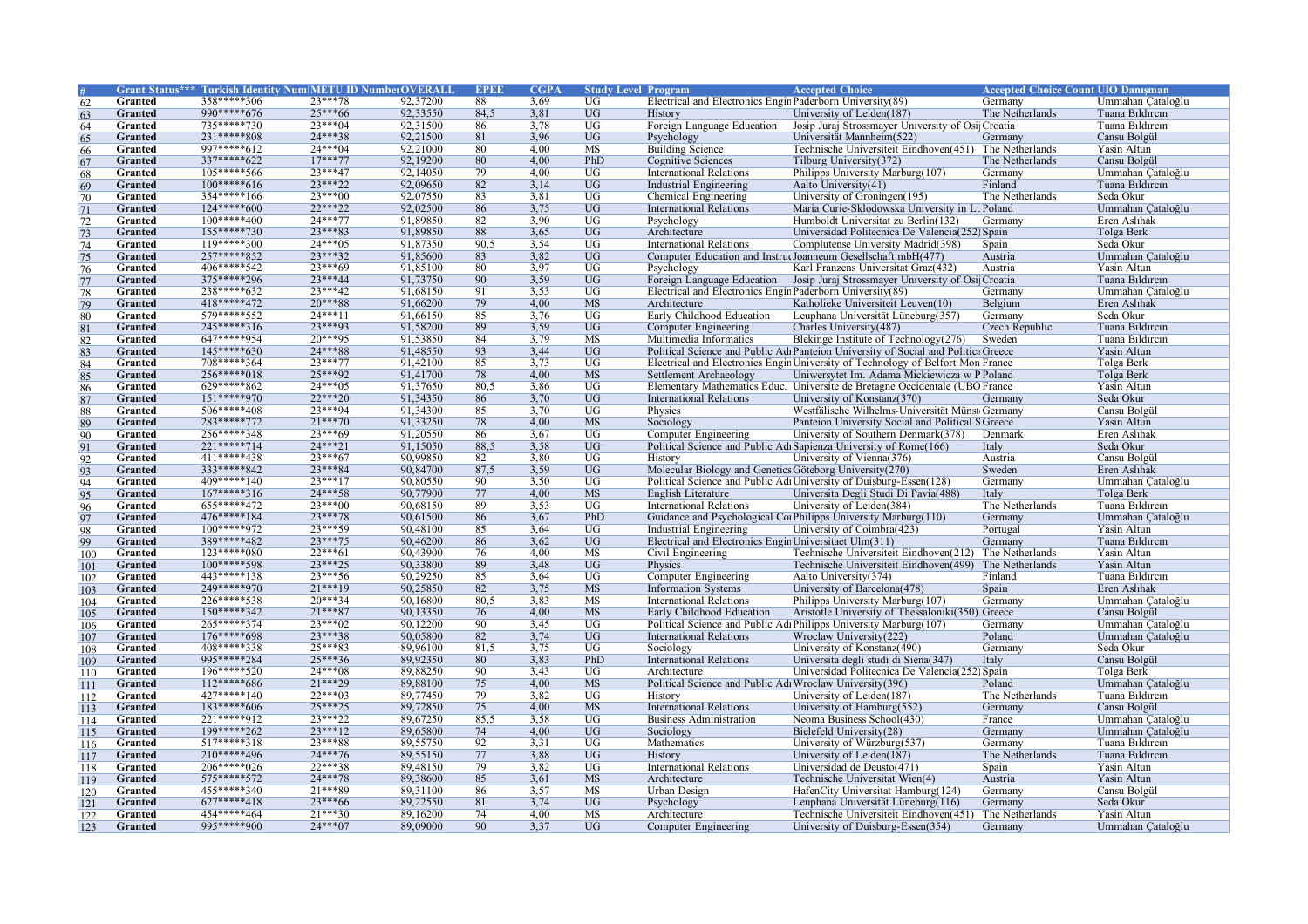|                |                |              | Grant Status*** Turkish Identity Num METU ID NumberOVERAL |          | <b>EPER</b> | <b>CGPA</b> | <b>Study Level Program</b> |                                                           | <b>Accepted Choice</b>                                                          | <b>Accepted Choice Count UIO Danisman</b> |                   |
|----------------|----------------|--------------|-----------------------------------------------------------|----------|-------------|-------------|----------------------------|-----------------------------------------------------------|---------------------------------------------------------------------------------|-------------------------------------------|-------------------|
| 124            | Granted        | 369*****944  | 23***98                                                   | 88,85450 | 77          | 3,86        | $\overline{UG}$            | Psychology                                                | Leuphana Universität Lüneburg(116)                                              | Germany                                   | Seda Okur         |
| 125            | Granted        | 270*****152  | 25***87                                                   | 88,81750 | 80          | 3,75        | <b>MS</b>                  | <b>Building Science</b>                                   | Politecnico di Torino(172)                                                      | Italy                                     | Eren Aslıhak      |
| 126            | Granted        | 343*****932  | $24***47$                                                 | 88,76700 | 82.5        | 3.62        | $\overline{UG}$            | Computer Engineering                                      | Aalto University(374)                                                           | Finland                                   | Tuana Bildircin   |
| 127            | Granted        | 209*****886  | $23***87$                                                 | 88,69250 | 84          | 3,56        | <b>UG</b>                  |                                                           | Political Science and Public Adı Humboldt Universitat zu Berlin(105)            | Germany                                   | Eren Aslıhak      |
| 128            | Granted        | 396*****862  | $20***17$                                                 | 88,67100 | 82          | 3,67        | MS                         | Early Childhood Education                                 | Aristotle University of Thessaloniki(350) Greece                                |                                           | Cansu Bolgül      |
| 129            | Granted        | 114*****442  | $23***10$                                                 | 88,61150 | 76,5        | 3,83        | UG                         | <b>Business Administration</b>                            | University of Groningen(193)                                                    | The Netherlands                           | Seda Okur         |
| 130            | Granted        | 265*****646  | 24***47                                                   | 88,59300 | 79.5        | 3,70        | $\overline{UG}$            | International Relations                                   | University of Duisburg-Essen(127)                                               | Germany                                   | Ummahan Çataloğlu |
| 131            | <b>Granted</b> | 998*****320  | $24***33$                                                 | 88,48100 | 81          | 3.64        | UG                         | <b>Statistics</b>                                         | Otto von Guericke University Magdeburg Germany                                  |                                           | Eren Aslıhak      |
| 132            | Granted        | $106****174$ | 24***38                                                   | 88,40150 | 63          | 3,21        | UG                         |                                                           | Molecular Biology and Genetics Institute of Chemical Technology(22)             | Czech Republic                            | Tuana Bildircin   |
| 133            | Granted        | 993*****788  | 24 *** 42                                                 | 88,28450 | 87          | 3,40        | UG                         | Economics                                                 | Universidad Carlos III de Madrid(386)                                           | Spain                                     | Tuana Bildircin   |
| 134            | Granted        | 994*****748  | $24***66$                                                 | 88,25800 | 80          | 3,65        | $\overline{UG}$            | Economics                                                 | Eberhard Karls Universitat Tübingen (104 Germany                                |                                           | Ummahan Çataloğlu |
| 135            | Granted        | 250*****024  | $24***21$                                                 | 88,18900 | 88,5        | 3,37        | $\overline{UG}$            | City and Regional Planning                                | Bauhaus Universitat Weimar(512)                                                 | Germany                                   | Eren Aslıhak      |
| 136            | Granted        | 144*****296  | 23***08                                                   | 88,10300 | 86          | 3,43        | UG                         | Physics                                                   | Philipps University Marburg(351)                                                | Germany                                   | Ummahan Cataloğlu |
| 137            | Granted        | $100****520$ | $25***20$                                                 | 88,08500 | 75          | 3,88        | <b>MS</b>                  | <b>Industrial Design</b>                                  | Delft University of Technology(208)                                             | The Netherlands                           | Seda Okur         |
| 138            | Granted        | 225*****352  | $25***81$                                                 | 87,95550 | 78          | 3,75        | MS                         | <b>European Studies</b>                                   | Humboldt Universitat zu Berlin(105)                                             | Germany                                   | Eren Aslıhak      |
| 139            | Granted        | $115****368$ | $23***60$                                                 | 87,95450 | 83          | 3,55        | UG                         | <b>Business Administration</b>                            | Eberhard Karls Universitat Tübingen (104 Germany                                |                                           | Ummahan Çataloğlu |
| 140            | Granted        | 260*****448  | $22***92$                                                 | 87,84550 | 82          | 3,59        | UG                         | <b>International Relations</b>                            | Universidad de Deusto(471)                                                      | Spain                                     | Yasin Altun       |
| 141            | Granted        | 367*****892  | $24***03$                                                 | 87,82100 | 85          | 3,45        | <b>UG</b>                  | <b>Computer Engineering</b>                               | Lodz University of Technology(446)                                              | Poland                                    | Yasin Altun       |
| 142            | Granted        | 987*****071  | 24***79                                                   | 87,80200 | 83          | 3,50        | $\overline{UG}$            | Biology                                                   | University of Würzburg(538)                                                     | Germany                                   | Tuana Bildircin   |
| 143            | <b>Granted</b> | 249*****256  | $22***13$                                                 | 87,79700 | 81          | 3,61        | $\overline{UG}$            | <b>Industrial Design</b>                                  | Politecnico di Torino(173)                                                      | Italy                                     | Eren Aslıhak      |
| 144            | Granted        | 209*****026  | $25***05$                                                 | 87,71000 | 71          | 4,00        | MS                         | <b>Building Science</b>                                   | Politecnico di Torino(172)                                                      | Italy                                     | Eren Aslıhak      |
| 145            | Granted        | $185***712$  | $24***27$                                                 | 87,70000 | 82          | 3,55        | $\overline{UG}$            | Computer Engineering                                      | University of Milan(504)                                                        | Italy                                     | Tolga Berk        |
| 146            | Granted        | 100*****344  | $23***61$                                                 | 87,48600 | 76          | 3,77        | $\overline{UG}$            | Sociology                                                 | University of Oldenburg(85)                                                     | Germany                                   | Cansu Bolgül      |
| 147            | Granted        | 553*****270  | $24***38$                                                 | 87,48000 | 85          | 3,46        | $\overline{UG}$            | Foreign Language Education                                | Universita degli Studi G. d Annunzio(327Italy                                   |                                           | Yasin Altun       |
| 148            | Granted        | $643****900$ | 24***97                                                   | 87,39250 | 76          | 3,79        | PhD                        | Political Science and Public Adı University of Bonn(20)   |                                                                                 | Germany                                   | Eren Aslıhak      |
| 149            | Granted        | $507****778$ | $25***85$                                                 | 87,33250 | 70          | 4,00        | PhD                        | Civil Engineering                                         | Barcelona Tech (UPC-Universitat Politéci Spain                                  |                                           | Yasin Altun       |
| 150            | Granted        | 999*****508  | $24***64$                                                 | 87,11600 | 92          | 3,13        | $\overline{UG}$            | Chemical Engineering                                      | Budapest University of Technology and E Hungary                                 |                                           | Ummahan Cataloğlu |
|                | Granted        | 315*****174  | 24***77                                                   | 87,04050 | 85,5        | 3,33        | UG                         | <b>Chemical Engineering</b>                               | Budapest University of Technology and E Hungary                                 |                                           | Ummahan Cataloğlu |
| 151<br>152     | Granted        | 420*****506  | 23 *** 90                                                 | 87,00750 | 76          | 3,73        | UG                         | Computer Engineering                                      | Technical University of Ostrava(394)                                            | Czech Republic                            | Tuana Bildircin   |
|                | Granted        | 581*****758  | $22***97$                                                 | 86,93450 | 85          | 3,39        | <b>UG</b>                  | Economics                                                 | Eberhard Karls Universitat Tübingen (104 Germany                                |                                           | Ummahan Çataloğlu |
| 153<br>154     | Granted        | 183*****368  | $24***13$                                                 | 86,87100 | 75,5        | 3,72        | UG                         | <b>International Relations</b>                            | Universidade Autonoma de Lisboa(385) Portugal                                   |                                           | Yasin Altun       |
| 155            | <b>Granted</b> | $130****416$ | 23***97                                                   | 86,84900 | 84          | 3,43        | <b>UG</b>                  | Political Science and Public Adı Wroclaw University (396) |                                                                                 | Poland                                    | Ummahan Cataloğlu |
| 156            | Granted        | 259*****848  | 24 *** 44                                                 | 86,75200 | 85          | 3,37        | $\overline{UG}$            | Industrial Engineering                                    | University of Coimbra(423)                                                      | Portugal                                  | Yasin Altun       |
| 157            | Granted        | 100*****834  | $23***63$                                                 | 86,68200 | 81          | 3,51        | $\overline{UG}$            | <b>Industrial Engineering</b>                             | Aalto University(41)                                                            | Finland                                   | Tuana Bildircin   |
| 158            | Granted        | 211*****452  | 23***72                                                   | 86,65450 | 78          | 3,63        | $\overline{UG}$            | Computer Engineering                                      | University of Milan(504)                                                        | Italy                                     | Tolga Berk        |
| 159            | Granted        | 542*****862  | $23***45$                                                 | 86,64650 | 76          | 3,71        | UG                         | <b>International Relations</b>                            | Wroclaw University(222)                                                         | Poland                                    | Ummahan Cataloğlu |
| 160            | Granted        | 134*****852  | $21***12$                                                 | 86,61800 | 73          | 3,83        | <b>MS</b>                  | Settlement Archaeology                                    | National and Kapodistrian University of / Greece                                |                                           | Ummahan Çataloğlu |
| 161            | Granted        | $252***800$  | $22***87$                                                 | 86,58100 | 85          | 3,38        | <b>UG</b>                  | <b>International Relations</b>                            | Universita degli studi di Siena(347)                                            | Italy                                     | Cansu Bolgül      |
| 162            | <b>Granted</b> | 999*****272  | $21***45$                                                 | 86,54050 | 89          | 3.17        | $\overline{\text{MS}}$     | Scientific Computing Program                              | Bielefeld University(27)                                                        | Germany                                   | Ummahan Cataloğlu |
| 163            | Granted        | 992*****664  | $23***58$                                                 | 86,54000 | 86          | 3,31        | <b>UG</b>                  | Economics                                                 | University of Groningen(194)                                                    | The Netherlands                           | Seda Okur         |
| 164            | Granted        | $100****516$ | $23***35$                                                 | 86,51650 | 72          | 3,84        | UG                         | Architecture                                              | University of Rome Tor Vergata(322)                                             | Italy                                     | Yasin Altun       |
| 165            | Granted        | 360*****882  | $19***00$                                                 | 86,41800 | 93          | 3,83        | <b>MS</b>                  | International Relations                                   | University of Tampere(458)                                                      | Finland                                   | Eren Aslıhak      |
| 166            | Granted        | $306****810$ | $22***33$                                                 | 86,40350 | 77          | 3.66        | <b>UG</b>                  | City and Regional Planning                                | Technische Universitat Dortmund(81)                                             | Germany                                   | Yasin Altun       |
| 167            | Granted        | $107****690$ | $23***63$                                                 | 86,37950 | 77          | 3,67        | <b>MS</b>                  | Middle East Studies                                       | Technische Universität Darmstadt(92)                                            | Germany                                   | Eren Aslıhak      |
| 168            | Granted        | 324*****586  | $23***67$                                                 | 86,37350 | 79.5        | 3,54        | $\overline{UG}$            | Physics                                                   | Universidad di Valladolid(533)                                                  | Spain                                     | Tolga Berk        |
| 169            | Granted        | 576*****770  | $23***79$                                                 | 86,32050 | 80          | 3,52        | $\overline{UG}$            | <b>Industrial Engineering</b>                             | Aalto University(41)                                                            | Finland                                   | Tuana Bildircin   |
| 170            | Granted        | 309*****542  | $23***19$                                                 | 86,31150 | 69          | 3.94        | $\overline{UG}$            |                                                           | Electrical and Electronics Engin University of Technology of Belfort Mon France |                                           | Tolga Berk        |
| <sup>171</sup> | Granted        | $100****032$ | $23***93$                                                 | 86,25650 | 79          | 3,54        | <b>UG</b>                  |                                                           | Metallurgical and Materials Eng Tampere University of Technology(39) Finland    |                                           | Eren Aslıhak      |
| 172            | Granted        | 996*****990  | $21***76$                                                 | 86,24600 | 90          | 3,17        | <b>MS</b>                  | Aerospace Engineering                                     | Barcelona Tech (UPC-Universitat Politéci Spain                                  |                                           | Yasin Altun       |
| 173            | Granted        | 249*****052  | 24***22                                                   | 86,18150 | 80          | 3,53        | UG                         | <b>International Relations</b>                            | University of Innsbruck(68)                                                     | Austria                                   | Eren Aslıhak      |
| 174            | Granted        | 556*****800  | $24***57$                                                 | 86,17400 | 79.5        | 3.53        | <b>UG</b>                  | Computer Engineering                                      | Universitaet des Saarlandes in Saarbrueck Germany                               |                                           | Yasin Altun       |
| 175            | Granted        | 146*****136  | $17***98$                                                 | 86,14500 | 68          | 4,00        | PhD                        | City and Regional Planning                                | Katholieke Universiteit Leuven(12)                                              | Belgium                                   | Eren Aslıhak      |
| 176            | Granted        | 996*****752  | 24***92                                                   | 86,14350 | 89          | 3,18        | UG                         | <b>Statistics</b>                                         | Otto von Guericke University Magdeburg Germany                                  |                                           | Eren Aslıhak      |
| 177            | Granted        | 286*****768  | 22***49                                                   | 86,03850 | 83          | 3,42        | $\overline{UG}$            | International Relations                                   | University of Tampere(458)                                                      | Finland                                   | Eren Aslıhak      |
| 178            | Granted        | 166*****668  | $23***06$                                                 | 85,92250 | 78          | 3.58        | $\overline{UG}$            | <b>Business Administration</b>                            | University of Würzburg(464)                                                     | Germany                                   | Tuana Bildircin   |
| 179            | <b>Granted</b> | 397*****776  | 22***52                                                   | 85,90800 | 80          | 3,51        | $\overline{UG}$            | <b>Business Administration</b>                            | Neoma Business School(430)                                                      | France                                    | Ummahan Çataloğlu |
| 180            | Granted        | 161*****982  | $17***52$                                                 | 85,89000 | 79          | 3,57        | PhD                        | Earth System Science                                      | Universite de Liege(517)                                                        | Belgium                                   | Tolga Berk        |
| 181            | Granted        | $606****318$ | $23***33$                                                 | 85,84050 | 80          | 3,50        | <b>UG</b>                  | Architecture                                              | Universitat Kassel(80)                                                          | Germany                                   | Eren Aslıhak      |
| 182            | Granted        | 191*****732  | $25***68$                                                 | 85,78900 | 70          | 3,90        | PhD                        | City and Regional Planning                                | Roma Tre University(429)                                                        | Italy                                     | Tuana Bildircin   |
| 183            | Granted        | 166*****258  | $24***33$                                                 | 85,73750 | 91          | 3,07        | UG                         | Economics                                                 | University of Groningen(194)                                                    | The Netherlands                           | Seda Okur         |
| 184            | Granted        | 483*****116  | $22***96$                                                 | 85,72700 | 84          | 3,35        | UG                         | Business Administration                                   | University of Ljubljana(249)                                                    | Slovenia                                  | Tolga Berk        |
| 185            | Granted        | 996*****234  | $21***11$                                                 | 85,66050 | 85          | 3,30        | <b>MS</b>                  | Physics                                                   | Umea University(294)                                                            | Sweden                                    | Cansu Bolgül      |
|                |                |              |                                                           |          |             |             |                            |                                                           |                                                                                 |                                           |                   |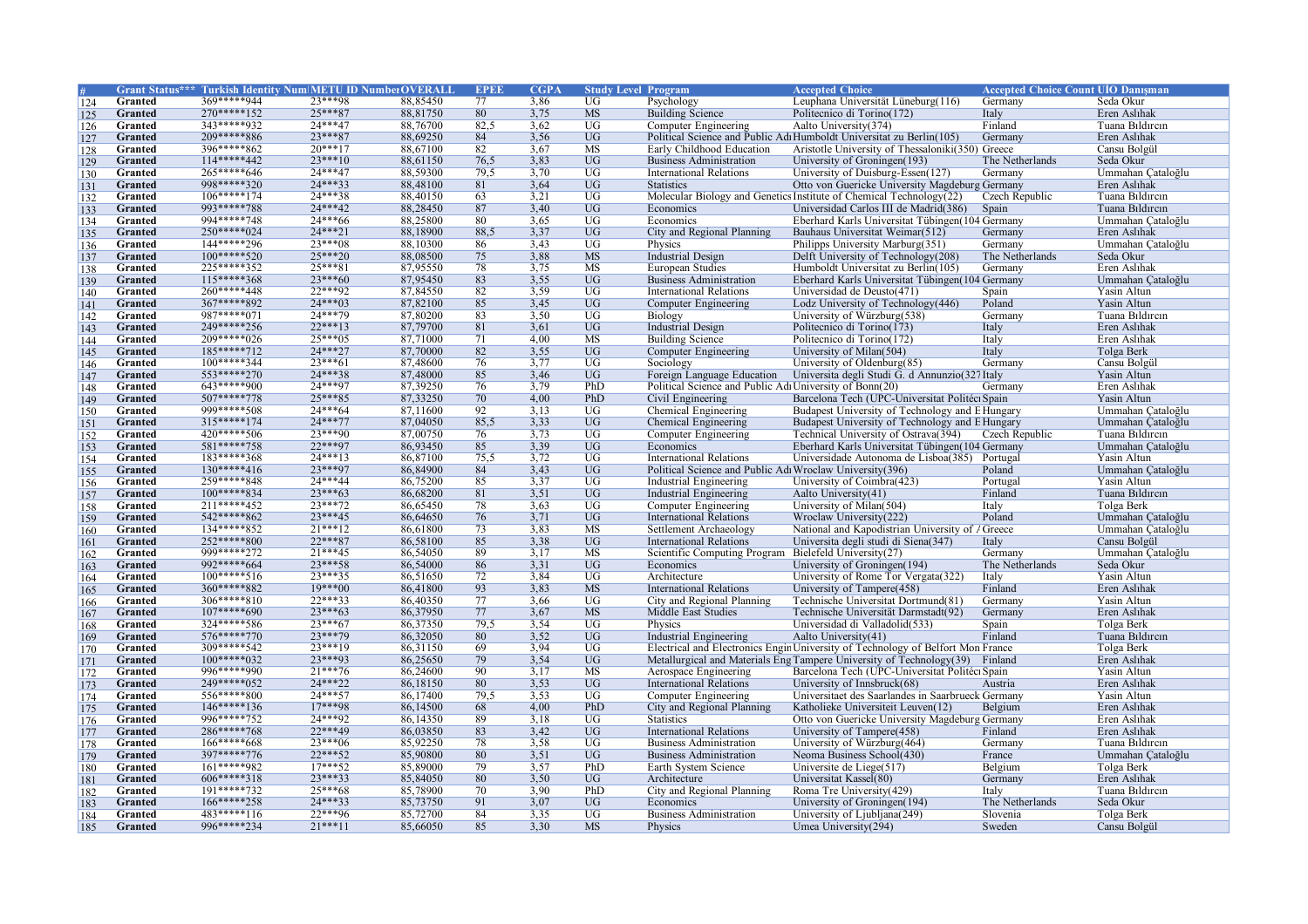|                   |                     |                | Grant Status*** Turkish Identity Num METU ID Number OVERALI |          | <b>EPEF</b> | <b>CGPA</b> |                 | <b>Study Level Program</b>                                 | <b>Accepted Choice</b>                                                          | <b>Accepted Choice Count UIO Danisman</b> |                   |
|-------------------|---------------------|----------------|-------------------------------------------------------------|----------|-------------|-------------|-----------------|------------------------------------------------------------|---------------------------------------------------------------------------------|-------------------------------------------|-------------------|
| 186               | Granted             | 134*****426    | $23***81$                                                   | 85,52950 | 76          | 3,61        | UG              | Computer Engineering                                       | Universitaet des Saarlandes in Saarbrueck Germany                               |                                           | Yasin Altun       |
| 187               | Granted             | 272*****630    | 22***82                                                     | 85,17000 | 77          | 3,56        | UG              | Sociology                                                  | Johann Wolfgang Goethe Universitat Fran Germany                                 |                                           | Eren Aslıhak      |
| 188               | Granted             | $131****182$   | $22***67$                                                   | 85,16750 | 84          | 3,30        | $\overline{UG}$ | Economics                                                  | Paderborn University(90)                                                        | Germany                                   | Ummahan Çataloğlu |
| 189               | Granted             | 540*****208    | $23***71$                                                   | 85,14250 | 80          | 3,45        | $\overline{UG}$ | <b>Business Administration</b>                             | Neoma Business School(430)                                                      | France                                    | Ummahan Çataloğlu |
| 190               | Granted             | 389*****372    | $23***30$                                                   | 85,06250 | 88          | 3,14        | UG              | Aerospace Engineering                                      | Braunschweig University of Technology('Germany                                  |                                           | Seda Okur         |
| 191               | <b>Granted</b>      | 324*****646    | $23***77$                                                   | 85,03200 | 79          | 3,48        | $\overline{UG}$ | Political Science and Public Adı University of Twente(321) |                                                                                 | The Netherlands                           | Ummahan Cataloğlu |
| 192               | Granted             | 241*****258    | $23***77$                                                   | 84,99900 | 72          | 3,73        | $\overline{UG}$ | Architecture                                               | Budapest University of Technology and E Hungary                                 |                                           | Ummahan Çataloğlu |
| 193               | Granted             | 313*****770    | 24***27                                                     | 84,93400 | 76          | 3,59        | $\overline{UG}$ | City and Regional Planning                                 | Universidade De Aveiro(387)                                                     | Portugal                                  | Yasin Altun       |
| 194               | Granted             | 530*****246    | 22***32                                                     | 84,85000 | 77,5        | 3,52        | $\overline{UG}$ | <b>Business Administration</b>                             | University of Würzburg(464)                                                     | Germany                                   | Tuana Bildircin   |
|                   | Granted             | 190*****146    | $21***84$                                                   | 84,83100 | 70          | 3,83        | <b>MS</b>       | Early Childhood Education                                  | Aristotle University of Thessaloniki(350) Greece                                |                                           | Cansu Bolgül      |
| 195               |                     | $100****772$   | $23***81$                                                   |          | 85          |             | $\overline{UG}$ |                                                            |                                                                                 |                                           | Yasin Altun       |
| 196               | Granted             |                |                                                             | 84,82850 |             | 3,23        |                 | Industrial Engineering                                     | University of Coimbra(423)                                                      | Portugal                                  |                   |
| 197               | Granted             | 174*****604    | 23***24                                                     | 84,80000 | 73          | 3,69        | $\overline{UG}$ | City and Regional Planning                                 | University of Leiden(535)                                                       | The Netherlands                           | Tuana Bildircin   |
| 198               | Granted             | $136****110$   | $23***81$                                                   | 84,80000 | 73          | 3,69        | UG              | City and Regional Planning                                 | University of Leiden(535)                                                       | The Netherlands                           | Tuana Bildircin   |
| 199               | Granted             | 449*****864    | $23***10$                                                   | 84,54700 | 83          | 3,30        | UG              | Electrical and Electronics Engin Universitaet Ulm(311)     |                                                                                 | Germany                                   | Tuana Bildircin   |
| 200               | Granted             | $127***772$    | $23***43$                                                   | 84,49850 | 78          | 3.48        | $\overline{UG}$ |                                                            | Electrical and Electronics Engin University of Technology of Belfort Mon France |                                           | Tolga Berk        |
| 201               | Granted             | 225*****586    | 24***84                                                     | 84,41350 | 92          | 2,93        | $\overline{UG}$ | Biology                                                    | University of Würzburg(538)                                                     | Germany                                   | Tuana Bildircin   |
| 202               | Granted             | 470*****266    | $22***15$                                                   | 84,40150 | 84          | 3,24        | UG              | Industrial Engineering                                     | University of Coimbra(423)                                                      | Portugal                                  | Yasin Altun       |
| 203               | Granted             | $116****476$   | $23***00$                                                   | 84,39700 | 84          | 3,25        | $\overline{UG}$ | Political Science and Public Adı University of Twente(321) |                                                                                 | The Netherlands                           | Ummahan Çataloğlu |
| 204               | Granted             | $550***840$    | $23***11$                                                   | 84,27600 | 80          | 3,37        | $\overline{UG}$ | Physics                                                    | Umea University(294)                                                            | Sweden                                    | Cansu Bolgül      |
| 205               | <b>Granted</b>      | $117****670$   | $23***65$                                                   | 84,21850 | 68          | 3,83        | UG              | City and Regional Planning                                 | University of Leiden(535)                                                       | The Netherlands                           | Tuana Bildircin   |
| 206               | Granted             | 127*****180    | $21***37$                                                   | 84,19200 | 64          | 4,00        | <b>MS</b>       | <b>City Planning</b>                                       | Katholieke Universiteit Leuven(12)                                              | Belgium                                   | Eren Aslıhak      |
| 207               | Granted             | $101****668$   | $21***73$                                                   | 84,19200 | 64          | 4,00        | <b>MS</b>       | <b>City Planning</b>                                       | Katholieke Universiteit Leuven(12)                                              | Belgium                                   | Eren Aslıhak      |
| 208               | Granted             | 329*****950    | 23***96                                                     | 84,17350 | 72          | 3,67        | $\overline{UG}$ | Architecture                                               | Brno University of Technology(337)                                              | Czech Republic                            | Eren Aslıhak      |
| 209               | <b>Granted</b>      | 296*****742    | $25***91$                                                   | 84,13650 | 74          | 3,63        | <b>MS</b>       | History of Architecture                                    | Bauhaus Universitat Weimar(511)                                                 | Germany                                   | Eren Aslıhak      |
| 210               | Granted             | $553***870$    | $24***48$                                                   | 84,10500 | 75          | 3,56        | UG              | Sociology                                                  | Bielefeld University(28)                                                        | Germany                                   | Ummahan Çataloğlu |
|                   | Granted             | 325*****262    | 24***45                                                     | 83,82350 | 82          | 3,28        | <b>UG</b>       | <b>Business Administration</b>                             | Universidad di Alicante(250)                                                    | Spain                                     | Tolga Berk        |
| 211               | Granted             | 266*****706    | 24 *** 89                                                   | 83,75350 | 73          | 3.62        | UG              | Early Childhood Education                                  | Aristotle University of Thessaloniki(350) Greece                                |                                           | Cansu Bolgül      |
| $\frac{212}{213}$ |                     | 464*****366    | $23***43$                                                   | 83,74950 | 71          | 3,68        | $\overline{UG}$ |                                                            |                                                                                 |                                           |                   |
|                   | Granted             | 468*****832    |                                                             |          |             |             |                 |                                                            | Electrical and Electronics Engin University of Technology of Belfort Mon France |                                           | Tolga Berk        |
| 214               | Granted             | 479*****324    | $21***37$                                                   | 83,66300 | 86          | 3,85        | UG              | Sociology                                                  | Panteion University Social and Political SGreece                                |                                           | Yasin Altun       |
| 215               | Granted             |                | $22***44$                                                   | 83,63500 | 76          | 3,49        | UG              | <b>Business Administration</b>                             | Neoma Business School(430)                                                      | France                                    | Ummahan Çataloğlu |
| 216               | Granted             | $100****200$   | $23***91$                                                   | 83,58300 | 82          | 3,27        | $\overline{UG}$ | City and Regional Planning                                 | Mediterranea University of Reggio Calabi Italy                                  |                                           | Cansu Bolgül      |
| 217               | <b>Granted</b>      | 298*****464    | $23***74$                                                   | 83,57800 | 85          | 3.88        | UG              | <b>Computer Engineering</b>                                | Universite Pierre et Marie Curie(63)                                            | France                                    | Cansu Bolgül      |
| 218               | Granted             | 419*****524    | 23***29                                                     | 83,50350 | 87          | 3,06        | UG              | <b>Statistics</b>                                          | Technische Universitat Dortmund(82)                                             | Germany                                   | Yasin Altun       |
| 219               | Granted             | 714*****326    | $22***43$                                                   | 83,41050 | 77          | 3,43        | UG              | Political Science and Public Adı University of Twente(321) |                                                                                 | The Netherlands                           | Ummahan Cataloğlu |
| $\frac{220}{221}$ | Granted             | 168*****764    | $23***09$                                                   | 83,24450 | 80          | 3,31        | UG              | Architecture                                               | Silesian University of Technology(229)                                          | Poland                                    | Tuana Bildircin   |
|                   | Granted             | 477*****046    | $21***61$                                                   | 83,17050 | 78          | 3,40        | <b>MS</b>       | Gender&Women Studies                                       | Philipps University Marburg(108)                                                | Germany                                   | Ummahan Cataloğlu |
| 222               | Granted             | 990*****296    | $23***31$                                                   | 83,09300 | 78          | 3,35        | UG              | Civil Engineering                                          | University of Duisburg-Essen(312)                                               | Germany                                   | Ummahan Çataloğlu |
| 223               | Granted             | 146*****308    | $20***63$                                                   | 83,08500 | 65          | 3,88        | <b>MS</b>       | <b>Industrial Design</b>                                   | Delft University of Technology(208)                                             | The Netherlands                           | Seda Okur         |
| 224               | Granted             | 996*****170    | 24***95                                                     | 82,98800 | 81          | 3,24        | $\overline{UG}$ | Physics                                                    | Westfälische Wilhelms-Universität Münst Germany                                 |                                           | Cansu Bolgül      |
| 225               | Granted             | 597*****272    | $20***90$                                                   | 82,94650 | 75          | 3,50        | <b>MS</b>       | Educational Administration and University of Turku(42)     |                                                                                 | Finland                                   | Tolga Berk        |
| $\overline{226}$  | <b>Granted</b>      | 112*****396    | $22***04$                                                   | 82,80500 | 78          | 3,37        | UG              | Philosophy                                                 | Jagiellonian University(346)                                                    | Poland                                    | Ummahan Cataloğlu |
| 227               | Granted             | $267****000$   | $23***95$                                                   | 82,68650 | 77          | 3,38        | UG              | <b>Business Administration</b>                             | Paderborn University(91)                                                        | Germany                                   | Ummahan Çataloğlu |
|                   | Granted             | 379*****804    | 23 *** 90                                                   | 82,68000 | 76          | 3,42        | $\overline{UG}$ | <b>International Relations</b>                             | Maria Curie-Sklodowska University in Lt Poland                                  |                                           | Ummahan Cataloğlu |
| $\frac{228}{229}$ | Granted             | 269*****594    | $19***21$                                                   | 82,65200 | 68          | 3,70        | <b>MS</b>       | Physics                                                    | Westfälische Wilhelms-Universität Münst Germany                                 |                                           | Cansu Bolgül      |
| 230               | Granted             | 282*****314    | 24***34                                                     | 82,61950 | 79          | 3,33        | PhD             | Settlement Archaeology                                     | University of Groningen(353)                                                    | The Netherlands                           | Yasin Altun       |
| 231               | <b>Granted</b>      | $146****406$   | $22***10$                                                   | 82,40400 | 78          | 3,31        | $\overline{UG}$ | Aerospace Engineering                                      | Barcelona Tech (UPC-Universitat Politéci Spain                                  |                                           | Yasin Altun       |
| 232               | Granted             | $101****938$   | $17***27$                                                   | 82,37000 | 76          | 3,42        | PhD             | Earth System Science                                       | Széchenyi István University (340)                                               | Hungary                                   | Tuana Bildircin   |
| 233               | <b>Granted</b>      | 462*****308    | 25***96                                                     | 82,28900 | 63          | 3,90        | PhD             | City and Regional Planning                                 | University of Milano Bicocca(168)                                               | Italy                                     | Cansu Bolgül      |
|                   | Granted             | 990*****938    | $23***45$                                                   | 82,27250 | 89          | 2,88        | UG              | Geological Engineering                                     | AGH University of Science and Technolo Poland                                   |                                           | Ummahan Çataloğlu |
| 234               | <b>Waiting List</b> | 443*****310    | $21***58$                                                   | 82,23550 | 69          | 3,67        | <b>MS</b>       |                                                            | Politecnico di Torino(172)                                                      |                                           | Eren Aslıhak      |
| 235               |                     | 329*****574    | $22***75$                                                   | 82,20950 | 71          |             | $\overline{UG}$ | <b>Building Science</b>                                    |                                                                                 | Italy                                     | Eren Aslıhak      |
| 236               | <b>Waiting List</b> |                |                                                             |          |             | 3,58        |                 | <b>International Relations</b>                             | Universitat Osnabrück(74)                                                       | Germany                                   |                   |
| 237               | <b>Waiting List</b> | 241*****536    | $25***42$                                                   | 82,08550 | 64          | 3,81        | UG              | History                                                    | University of Konstanz(366)                                                     | Germany                                   | Seda Okur         |
| 238               | <b>Waiting List</b> | 156*****342    | $23***67$                                                   | 82,02950 | 87          | 2,95        | UG              |                                                            | Metallurgical and Materials Eng Tampere University of Technology(39)            | Finland                                   | Eren Aslıhak      |
| 239               | <b>Waiting List</b> | 282*****726    | $23***21$                                                   | 81,98450 | 66          | 3,74        | UG              | City and Regional Planning                                 | Gdansk University of Technology(333)                                            | Poland                                    | Yasin Altun       |
| 240               | <b>Waiting List</b> | $151****516$   | $20***66$                                                   | 81,88550 | 68          | 3.67        | <b>MS</b>       | <b>Environmental Engineering</b>                           | Aarhus University School of Engineering Denmark                                 |                                           | Yasin Altun       |
| 241               | <b>Waiting List</b> | 272*****344    | $22***86$                                                   | 81,84650 | 82          | 3,87        | UG              | <b>Business Administration</b>                             | Instituto Politecnico de Setubal(338)                                           | Portugal                                  | Eren Aslıhak      |
| 242               | <b>Waiting List</b> | 995*****588    | 24***85                                                     | 81,78650 | 82          | 3,11        | UG              | Economics                                                  | University of Würzburg(465)                                                     | Germany                                   | Tuana Bildircin   |
| 243               | <b>Waiting List</b> | 992 **** * 770 | $24***62$                                                   | 81,77950 | 79          | 3,24        | <b>UG</b>       | <b>Business Administration</b>                             | The Hague University of Applied Science The Netherlands                         |                                           | Seda Okur         |
| 244               | <b>Waiting List</b> | 181*****988    | $22***11$                                                   | 81,72700 | 76          | 3,35        | $\overline{UG}$ | <b>Business Administration</b>                             | University of Groningen(193)                                                    | The Netherlands                           | Seda Okur         |
| 245               | <b>Waiting List</b> | 336*****450    | 23***59                                                     | 81,71950 | 83          | 3,10        | UG              | <b>International Relations</b>                             | Universitat Osnabrück(74)                                                       | Germany                                   | Eren Aslıhak      |
| 246               | <b>Waiting List</b> | $107****030$   | $22***06$                                                   | 81,61450 | 77          | 3,30        | $\overline{UG}$ | Sociology                                                  | Bielefeld University(28)                                                        | Germany                                   | Ummahan Cataloğlu |
| 247               | <b>Waiting List</b> | 457*****164    | $25***87$                                                   | 81,51700 | 81          | 3,17        | <b>MS</b>       | Educational Administration and University of Twente(219)   |                                                                                 | The Netherlands                           | Ummahan Cataloğlu |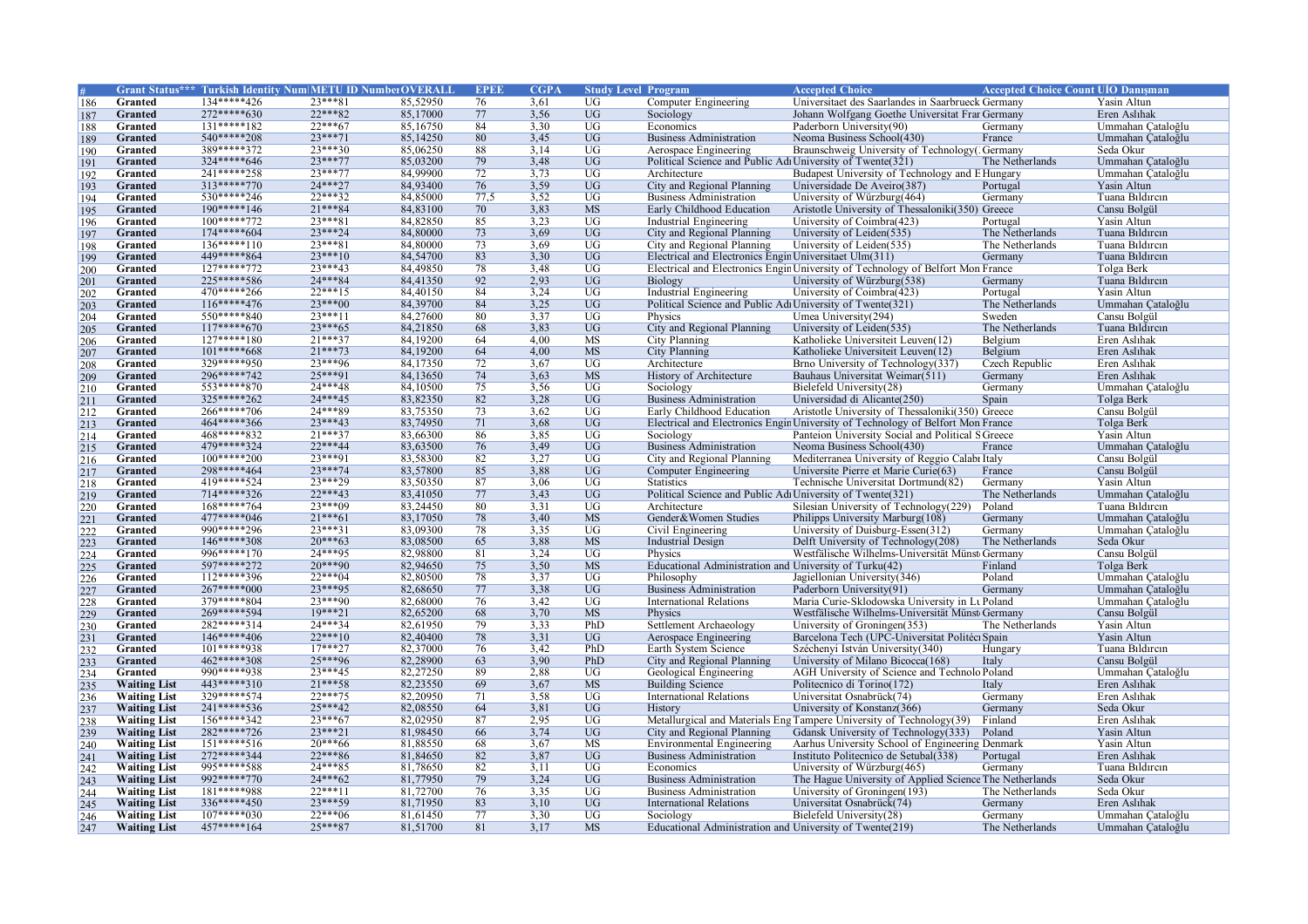|                   |                     |               | <b>Grant Status*** Turkish Identity Num METU ID Number OVERALI</b> |                      | <b>EPEI</b> | <b>CGPA</b>  | <b>Study Level Program</b> |                                  | <b>Accepted Choice</b>                                                         | <b>Accepted Choice Count UIO Danisman</b> |                   |
|-------------------|---------------------|---------------|--------------------------------------------------------------------|----------------------|-------------|--------------|----------------------------|----------------------------------|--------------------------------------------------------------------------------|-------------------------------------------|-------------------|
| 248               | <b>Waiting List</b> | $162****668$  | $22***66$                                                          | 81,49200             | 88          | 2,88         | $\overline{UG}$            | <b>Statistics</b>                | Technische Universitat Dortmund(82)                                            | Germany                                   | Yasin Altun       |
| 249               | <b>Waiting List</b> | 330*****088   | $21***70$                                                          | 81,21600             | 58          | 4,00         | <b>MS</b>                  |                                  | Educational Administration and Philipps University Marburg(110)                | Germany                                   | Ummahan Çataloğlu |
| 250               | <b>Waiting List</b> | $426****650$  | $23***60$                                                          | 81,18650             | 83          | 3.04         | $\overline{UG}$            | Industrial Engineering           | Instituto Politecnico de Setubal(234)                                          | Portugal                                  | Eren Aslıhak      |
| 251               | <b>Waiting List</b> | $147***112$   | $23***53$                                                          | 81,14100             | 75          | 3,34         | UG                         | Business Administration          | Tallinn University of Technology (379)                                         | Estonia                                   | Eren Aslıhak      |
| 252               | <b>Waiting List</b> | 492*****444   | $22***81$                                                          | 81,10650             | 81          | 3,12         | <b>UG</b>                  | <b>Business Administration</b>   | Instituto Politecnico de Setubal(338)                                          | Portugal                                  | Eren Aslıhak      |
| 253               | <b>Waiting List</b> | 467*****088   | $23***37$                                                          | 81,10300             | 75          | 3,34         | <b>UG</b>                  | Sociology                        | Charles University(553)                                                        | Czech Republic                            | Tuana Bildircin   |
| 254               | <b>Waiting List</b> | 128*****266   | $21***04$                                                          | 81,03550             | 71          | 3,50         | <b>MS</b>                  | Sociology                        | University Institute of Lisbon - ISCTE(2, Portugal                             |                                           | Tolga Berk        |
| 255               | <b>Waiting List</b> | 213*****964   | $19***22$                                                          | 80,64550             | 74          | 3,36         | <b>MS</b>                  | Philosophy                       | Katholieke Universiteit Leuven(391)                                            | Belgium                                   | Eren Aslıhak      |
|                   | <b>Waiting List</b> | 139*****554   | 22***79                                                            | 80,56550             | 81          | 3,08         | $\overline{UG}$            | <b>Business Administration</b>   | Instituto Politecnico de Setubal(338)                                          | Portugal                                  | Eren Aslıhak      |
| 256<br>257        | <b>Waiting List</b> | $172****568$  | $19***41$                                                          | 80,55650             | 79          | 3,17         | <b>MS</b>                  | English Literature               | Universita Degli Studi Di Pavia(488)                                           | Italy                                     | Tolga Berk        |
|                   | <b>Waiting List</b> | $507****874$  | $23***13$                                                          | 80,47550             | 78          | 3,18         | UG                         | Mechanical Engineering           | Ruhr University Bochum(84)                                                     | Germany                                   | Ummahan Çataloğlu |
| $\frac{258}{259}$ | <b>Waiting List</b> | 488*****074   | $24***62$                                                          | 80,46300             | 75          | 3,28         | <b>UG</b>                  | Aerospace Engineering            | Warsaw University of Technology(319)                                           | Poland                                    | Tolga Berk        |
|                   |                     | 997*****512   | $23***40$                                                          | 80,38050             | 79          |              | <b>UG</b>                  | Economics                        |                                                                                |                                           |                   |
| 260               | <b>Waiting List</b> |               |                                                                    |                      |             | 3,13         |                            |                                  | Albert Ludwigs Universität Freiburg (133 Germany                               |                                           | Cansu Bolgül      |
| 261               | <b>Waiting List</b> | $100****356$  | $23***15$                                                          | 80,33850             | 70          | 3,44         | UG                         | Economics                        | Universidad Carlos III de Madrid(386)                                          | Spain                                     | Tuana Bildircin   |
| 262               | <b>Waiting List</b> | $124****684$  | $17***65$                                                          | 80,31900             | 56          | 4.00         | PhD                        | <b>Financial Mathematics</b>     | Kaiserslautern University of Technology CGermany                               |                                           | Tuana Bildircin   |
| 263               | <b>Waiting List</b> | 545*****050   | $23***14$                                                          | 80,31100             | 84          | 2,95         | UG                         | <b>Business Administration</b>   | University of Twente(220)                                                      | The Netherlands                           | Ummahan Çataloğlu |
| 264               | <b>Waiting List</b> | 134*****296   | $23***87$                                                          | 80,27650             | 80,5        | 3,04         | UG                         | <b>Environmental Engineering</b> | Aarhus University School of Engineering Denmark                                |                                           | Yasin Altun       |
| 265               | <b>Waiting List</b> | 289*****984   | $23***64$                                                          | 80,19300             | 71          | 3,42         | UG                         | Sociology                        | Chemnitz University of Technology(75) Germany                                  |                                           | Eren Aslıhak      |
| 266               | <b>Waiting List</b> | $127****490$  | $23***11$                                                          | 80,13350             | 76,5        | 3,18         | $\overline{UG}$            | Food Engineering                 | Budapest University of Technology and E Hungary                                |                                           | Ummahan Çataloğlu |
| 267               | <b>Waiting List</b> | $403****622$  | $20***69$                                                          | 80,04500             | 66          | 3,62         | <b>MS</b>                  | <b>City Planning</b>             | Technische Universitat Wien(3)                                                 | Austria                                   | Yasin Altun       |
| 268               | <b>Waiting List</b> | $171****690$  | $23***42$                                                          | 80,04300             | 83          | 2,97         | UG                         | City and Regional Planning       | Universidade De Aveiro(387)                                                    | Portugal                                  | Yasin Altun       |
| 269               | <b>Waiting List</b> | 209*****270   | 22***88                                                            | 80,01250             | 78          | 3,15         | UG                         | <b>Business Administration</b>   | Institut Mines-Telecom Business School(f France                                |                                           | Cansu Bolgül      |
| 270               | <b>Waiting List</b> | $145****086$  | $22***73$                                                          | 79,93400             | 73          | 3,32         | $\overline{UG}$            | Philosophy                       | University of Ioannina(437)                                                    | Greece                                    | Tolga Berk        |
| 271               | <b>Waiting List</b> | 387*****398   | $23***51$                                                          | 79,91050             | 70          | 3,43         | $\overline{UG}$            | Computer Engineering             | University of Ljubljana(426)                                                   | Slovenia                                  | Tolga Berk        |
| 272               | <b>Waiting List</b> | 401*****966   | $24***68$                                                          | 79,84250             | 77          | 3,16         | <b>UG</b>                  | Biology                          | University of Würzburg(538)                                                    | Germany                                   | Tuana Bildircin   |
| 273               | <b>Waiting List</b> | $114****432$  | $25***45$                                                          | 79,82650             | 68          | 3,50         | <b>MS</b>                  | <b>Information Systems</b>       | Paris Descartes University(59)                                                 | France                                    | Tuana Bildircin   |
| 274               | <b>Waiting List</b> | 527*****754   | $24***14$                                                          | 79,80750             | 81          | 2.94         | <b>UG</b>                  | Philosophy                       | Katholieke Universiteit Leuven(391)                                            | Belgium                                   | Eren Aslıhak      |
| 275               | <b>Waiting List</b> | 164*****252   | $23***42$                                                          | 79,74750             | 76          | 3,20         | <b>UG</b>                  | Architecture                     | Silesian University of Technology(229)                                         | Poland                                    | Tuana Bildircin   |
|                   | <b>Waiting List</b> | 286*****648   | $23***58$                                                          | 79,71350             | 75          | 3,22         | UG                         | Physics                          | Philipps University Marburg(351)                                               | Germany                                   | Ummahan Çataloğlu |
| $\frac{276}{277}$ | <b>Waiting List</b> | 392*****214   | $22***49$                                                          | 79,68950             | 80          | 3,03         | UG                         | Civil Engineering                | Polytechnic Institute of Viseu(547)                                            | Portugal                                  | Yasin Altun       |
| 278               | <b>Waiting List</b> | 316*****398   | $23***37$                                                          | 79,62050             | 77          | 3,93         | PhD                        |                                  | Guidance and Psychological CotUniversite de Bretagne Occidentale (UBO France   |                                           | Yasin Altun       |
| 279               | <b>Waiting List</b> | 539*****038   | $23***50$                                                          | 79,55350             | 66          | 3,54         | $\overline{UG}$            | Aerospace Engineering            | Brno University of Technology(304)                                             | Czech Republic                            | Eren Aslıhak      |
| 280               | <b>Waiting List</b> | 284*****378   | $16***58$                                                          | 79,53550             | 68          | 3,50         | PhD                        | Civil Engineering                | Ruhr University Bochum(83)                                                     | Germany                                   | Ummahan Çataloğlu |
|                   | <b>Waiting List</b> | 156*****226   | $20***65$                                                          | 79,47550             | 65          | 3,60         | <b>MS</b>                  | Civil Engineering                | Braunschweig University of Technology ('Germany                                |                                           | Seda Okur         |
| 281               | <b>Waiting List</b> | 266*****644   | $22***50$                                                          | 79,46000             | 83          | 2,92         | $\overline{UG}$            | Computer Engineering             | Universidad de Murcia (265)                                                    | Spain                                     | Tolga Berk        |
| 282               | <b>Waiting List</b> | $101****066$  | $22***78$                                                          | 79,24200             | 65          | 3,57         | <b>UG</b>                  | Sociology                        | University of Groningen(196)                                                   | The Netherlands                           | Yasin Altun       |
| 283               |                     | 292*****880   | 23 *** 88                                                          | 79,16750             |             | 3,35         | UG                         |                                  | University of Palermo(390)                                                     |                                           | Eren Aslıhak      |
| 284               | <b>Waiting List</b> | 331 ***** 832 | $24***68$                                                          |                      | 71          |              | <b>UG</b>                  | City and Regional Planning       |                                                                                | Italy                                     |                   |
| 285               | <b>Waiting List</b> | 990*****998   | $21***57$                                                          | 79,15550<br>79,14900 | 83          | 2,85<br>3,50 | $\overline{\text{MS}}$     | Economics                        | University of Würzburg(465)                                                    | Germany                                   | Tuana Bildircin   |
| 286               | <b>Waiting List</b> |               |                                                                    |                      | 66.5        |              |                            | Physics                          | Umea University(294)                                                           | Sweden                                    | Cansu Bolgül      |
| 287               | <b>Waiting List</b> | 344*****982   | $23***45$                                                          | 78,92050             | 69          | 3,40         | <b>UG</b>                  | Sociology                        | Charles University(553)                                                        | Czech Republic                            | Tuana Bildircin   |
| 288               | <b>Waiting List</b> | 262*****370   | $23***26$                                                          | 78,86850             | 80          | 2,97         | <b>UG</b>                  | Economics                        | Paderborn University(90)                                                       | Germany                                   | Ummahan Çataloğlu |
| 289               | <b>Waiting List</b> | 205*****876   | $23***47$                                                          | 78,73700             | 65          | 3,53         | <b>UG</b>                  | <b>Business Administration</b>   | Neu-Ulm University of Applied Sciences(Germany                                 |                                           | Eren Aslıhak      |
| $\frac{290}{291}$ | <b>Waiting List</b> | 180*****502   | $23***64$                                                          | 78,68250             | 75          | 3,12         | <b>UG</b>                  | Geological Engineering           | Universiteit Utrecht(215)                                                      | The Netherlands                           | Tolga Berk        |
|                   | <b>Waiting List</b> | 197*****190   | $23***22$                                                          | 78,63550             | 80          | 2,97         | <b>UG</b>                  | <b>Computer Engineering</b>      | University of Ljubljana(426)                                                   |                                           | Tolga Berk        |
|                   | <b>Waiting List</b> | 213*****898   | $22***40$                                                          | 78,54350             | 70          | 3,34         | $\overline{UG}$            | City and Regional Planning       | University of Palermo(390)                                                     | Italy                                     | Eren Aslıhak      |
| 293               | <b>Waiting List</b> | $136****310$  | $23***91$                                                          | 78,50950             | 61          | 3,64         | <b>UG</b>                  | Physics                          | Technische Universität Darmstadt(130)                                          | Germany                                   | Eren Aslıhak      |
| 294               | <b>Waiting List</b> | $247****030$  | 23***84                                                            | 78,47200             | 71          | 3,29         | <b>UG</b>                  | Architecture                     | National Technical University of Athens (Greece                                |                                           | Tuana Bildircin   |
| 295               | <b>Waiting List</b> | $367****310$  | $22***61$                                                          | 78,36200             | 66          | 3,47         | <b>UG</b>                  | <b>Business Administration</b>   | The Hague University of Applied Science The Netherlands                        |                                           | Seda Okur         |
| 296               | <b>Waiting List</b> | 149*****040   | $22***42$                                                          | 78,30050             | 84          | 2,79         | $\overline{UG}$            | Mechanical Engineering           | Braunschweig University of Technology (Germany                                 |                                           | Seda Okur         |
| 297               | <b>Waiting List</b> | 262*****242   | $19***33$                                                          | 78,21000             | 82          | 3,63         | <b>MS</b>                  | <b>International Relations</b>   | University of Hamburg(552)                                                     | Germany                                   | Cansu Bolgül      |
|                   | <b>Waiting List</b> | 190*****598   | $23***31$                                                          | 78,10300             | 69          | 3,34         | $\overline{UG}$            | Sociology                        | Universität Mannheim(520)                                                      | Germany                                   | Cansu Bolgül      |
| $\frac{298}{299}$ | <b>Waiting List</b> | 432*****640   | $23***31$                                                          | 78,04650             | 72,5        | 3,20         | <b>UG</b>                  | Philosophy                       | Philipps University Marburg(109)                                               | Germany                                   | Ummahan Cataloğlu |
| 300               | <b>Waiting List</b> | 673*****274   | $23***15$                                                          | 77,79700             | 74          | 3,13         | <b>UG</b>                  | Architecture                     | University of Rome Tor Vergata(322)                                            | Italy                                     | Yasin Altun       |
| 301               | <b>Waiting List</b> | 297*****574   | $23***76$                                                          | 77,74550             | 72          | 3,19         | UG                         | Aerospace Engineering            | Brno University of Technology (304)                                            | Czech Republic                            | Eren Aslıhak      |
| 302               | <b>Waiting List</b> | 232*****052   | 23 *** 99                                                          | 77,72250             | 75,5        | 3.07         | $\overline{UG}$            | <b>Business Administration</b>   | Institut Mines-Telecom Business School((France                                 |                                           | Cansu Bolgül      |
| 303               | <b>Waiting List</b> | 112*****558   | 22***39                                                            | 77,70600             | 78          | 2,97         | <b>UG</b>                  | Economics                        | University of Strasbourg(54)                                                   | France                                    | Eren Aslıhak      |
| 304               | <b>Waiting List</b> | $171****906$  | $23***79$                                                          | 77,49750             | 69          | 3,29         | $\overline{UG}$            | Computer Engineering             | Technical University of Ostrava(394)                                           | Czech Republic                            | Tuana Bildircin   |
|                   | <b>Waiting List</b> | 194*****936   | $23***87$                                                          | 77,41350             | 67,5        | 3,33         | <b>UG</b>                  | Aerospace Engineering            | Universite dOrleans(461)                                                       | France                                    | Tolga Berk        |
| 305               | <b>Waiting List</b> | 223*****258   | $18***68$                                                          | 77,27150             | 80          | 3,64         | <b>MS</b>                  | Cyber Security                   | Paris Descartes University(59)                                                 | France                                    | Tuana Bildircin   |
| 306               | <b>Waiting List</b> | 306*****974   | $23***47$                                                          | 77,27150             | 71          | 3,20         | <b>UG</b>                  |                                  | University of Szeged(155)                                                      | Hungary                                   | Tolga Berk        |
| 307               |                     | 106*****278   | $22***95$                                                          |                      |             |              |                            | History                          |                                                                                |                                           |                   |
| 308               | <b>Waiting List</b> | $231****364$  | $23***59$                                                          | 77,25250             | 54          | 3,86         | PhD                        |                                  | Physical Education and Sports Haaga-Helia Univeristy of Applied Sceier Finland |                                           | Cansu Bolgül      |
| 309               | <b>Waiting List</b> |               |                                                                    | 77,21350             | 88          | 2.56         | <b>UG</b>                  | Aerospace Engineering            | Universite dOrleans(461)                                                       | France                                    | Tolga Berk        |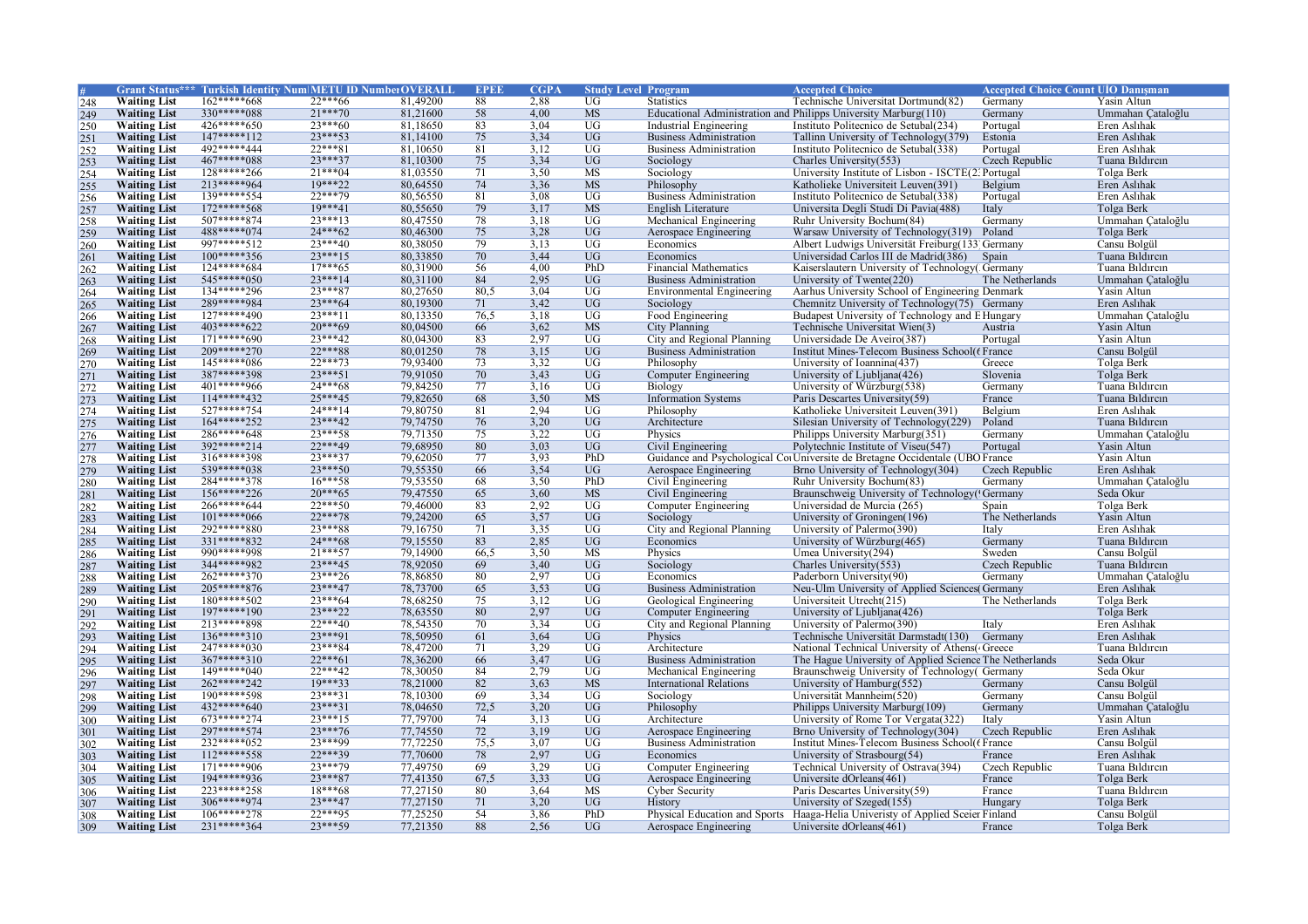|                   |                     | Grant Status*** Turkish Identity Num METU ID NumberOVERALI |           |          | <b>EPEE</b> | CGP/ | <b>Study Level Program</b> |                                  | <b>Accepted Choice</b>                                         | <b>Accepted Choice Count UIO Danisman</b> |                   |
|-------------------|---------------------|------------------------------------------------------------|-----------|----------|-------------|------|----------------------------|----------------------------------|----------------------------------------------------------------|-------------------------------------------|-------------------|
| 310               | <b>Waiting List</b> | 285*****960                                                | $23***14$ | 77,16050 | 76          | 3.01 | UG                         | <b>Business Administration</b>   | The Hague University of Applied Science The Netherlands        |                                           | Seda Okur         |
| 311               | <b>Waiting List</b> | 410*****802                                                | $22***95$ | 77,09400 | 66,5        | 3,35 | $\overline{UG}$            | Philosophy                       | Sciences Po Rennes(554)                                        | France                                    | Tuana Bildircin   |
| 312               | <b>Waiting List</b> | $133****614$                                               | $22***98$ | 77,06800 | 76          | 3.00 | <b>UG</b>                  | Architecture                     | University of Architecture, Civil Enginee Bulgaria             |                                           | Yasin Altun       |
| 313               | <b>Waiting List</b> | $521****718$                                               | $23***73$ | 77,06550 | 87          | 2,58 | <b>UG</b>                  | Economics                        | Universidad Autonoma De Madrid(253) Spain                      |                                           | Tuana Bildircin   |
| 314               | <b>Waiting List</b> | 706*****852                                                | $22***28$ | 76,96000 | 78          | 2,92 | UG                         | Sociology                        | Johann Wolfgang Goethe Universitat Frar Germany                |                                           | Eren Aslıhak      |
| 315               | <b>Waiting List</b> | $109****216$                                               | $20***71$ | 76,90550 | 63          | 3,50 | <b>MS</b>                  | <b>Bioinformatics</b>            | Ruprecht Karls Universitat Heidelberg (13 Germany              |                                           | Cansu Bolgül      |
| 316               | <b>Waiting List</b> | 500*****520                                                | $22***43$ | 76,69000 | 78          | 2,90 | UG                         | Sociology                        | University of Duisburg-Essen(126)                              | Germany                                   | Ummahan Çataloğlu |
| 317               | <b>Waiting List</b> | $136****708$                                               | $22***28$ | 76,66800 | 74          | 3,04 | <b>UG</b>                  | Biology                          | University of Würzburg(538)                                    | Germany                                   | Tuana Bildircin   |
| 318               | <b>Waiting List</b> | 236*****560                                                | $23***27$ | 76,55700 | 75          | 3,00 | <b>UG</b>                  | Computer Engineering             | University of Ljubljana(426)                                   | Slovenia                                  | Tolga Berk        |
| 319               | <b>Waiting List</b> | 583*****498                                                | $22***07$ | 76,51050 | 75          | 3,01 | <b>UG</b>                  | <b>International Relations</b>   | Maria Curie-Sklodowska University in Lt Poland                 |                                           | Ummahan Çataloğlu |
|                   | <b>Waiting List</b> | $151****038$                                               | 24***88   | 76,44550 | 79          | 2.84 | <b>UG</b>                  | Economics                        | Universita degli Studi di Salerno(367)                         | Italy                                     | Eren Aslıhak      |
| 320               | <b>Waiting List</b> | 139*****760                                                | $23***41$ | 76,39800 | 59.5        | 3,56 | <b>UG</b>                  | History                          | University of Konstanz(366)                                    | Germany                                   | Seda Okur         |
| 321               | <b>Waiting List</b> | 212*****220                                                | 22***88   | 76,39000 | 74          | 3,03 | $\overline{UG}$            |                                  | Maria Curie-Sklodowska University in Lt Poland                 |                                           | Ummahan Çataloğlu |
| 322               |                     | 299*****860                                                | $23***13$ | 76,34550 | 80          |      | $\overline{UG}$            | <b>International Relations</b>   |                                                                | The Netherlands                           |                   |
| $\frac{323}{324}$ | <b>Waiting List</b> |                                                            |           |          |             | 2,77 |                            | Geological Engineering           | Universiteit Utrecht(215)                                      |                                           | Tolga Berk        |
|                   | <b>Waiting List</b> | 475*****454                                                | 22***98   | 76,29300 | 74          | 3.00 | <b>UG</b>                  | Mathematics                      | Universidad de Salamanca(453)                                  | Spain                                     | Tolga Berk        |
| 325               | <b>Waiting List</b> | 178*****434                                                | $22***84$ | 76,28300 | 71          | 3,12 | <b>UG</b>                  | Mechanical Engineering           | Ruhr University Bochum(84)                                     | Germany                                   | Ummahan Cataloğlu |
| 326               | <b>Waiting List</b> | $123****032$                                               | 23***49   | 76,06400 | 83          | 2,65 | $\overline{UG}$            |                                  | Petroleum and Natural Gas Eng Sapienza University of Rome(480) | Italy                                     | Seda Okur         |
| 327               | <b>Waiting List</b> | $141****476$                                               | $22***24$ | 75,94800 | 71          | 3,10 | $\overline{UG}$            | Mathematics                      | Universidad de Salamanca(453)                                  | Spain                                     | Tolga Berk        |
| 328               | <b>Waiting List</b> | 200*****746                                                | $22***08$ | 75,80000 | 55          | 3,69 | UG                         | City and Regional Planning       | Mediterranea University of Reggio Calabı Italy                 |                                           | Cansu Bolgül      |
| 329               | <b>Waiting List</b> | 628*****514                                                | $23***21$ | 75,79600 | 73          | 3,02 | <b>UG</b>                  | <b>Business Administration</b>   | Neu-Ulm University of Applied Sciences Germany                 |                                           | Eren Aslıhak      |
| 330               | <b>Waiting List</b> | $100****866$                                               | $73***89$ | 75,61100 | 68          | 3,17 | UG                         | Economics                        | Universidad Autonoma De Madrid(253) Spain                      |                                           | Tuana Bildircin   |
| 331               | <b>Waiting List</b> | $167****636$                                               | $22***93$ | 75,51600 | 77          | 2,85 | $\overline{UG}$            | Sociology                        | University of Duisburg-Essen(126)                              | Germany                                   | Ummahan Çataloğlu |
| 332               | <b>Waiting List</b> | $136****134$                                               | $22***00$ | 75,39000 | 84          | 2,58 | $\overline{UG}$            | Sociology                        | University of Aegean(525)                                      | Greece                                    | Tolga Berk        |
| $rac{1}{333}$     | <b>Waiting List</b> | 421*****214                                                | 23***03   | 75,37500 | 60          | 3,47 | $\overline{UG}$            | Sociology                        | University of Duisburg-Essen(126)                              | Germany                                   | Ummahan Çataloğlu |
| 334               | <b>Waiting List</b> | 420*****194                                                | $23***44$ | 75,29200 | 84          | 2,57 | UG                         | Mechanical Engineering           | Lublin University of Technology(489)                           | Poland                                    | Tuana Bildircin   |
| 335               | <b>Waiting List</b> | $513****902$                                               | $24***81$ | 75,20350 | 69          | 3,10 | <b>UG</b>                  | Chemical Engineering.            | Technical University of Sofia(335)                             | Bulgaria                                  | Tuana Bildircin   |
| 336               | <b>Waiting List</b> | $105****678$                                               | 23***91   | 75,10700 | 78          | 2,76 | $\overline{UG}$            | Mining Engineering               | Institut Polytechnique UniLaSalle(498)                         | France                                    | Tuana Bildircin   |
| 337               | <b>Waiting List</b> | 140*****888                                                | $23***21$ | 74,94950 | 81          | 2,66 | <b>UG</b>                  | <b>Business Administration</b>   | Neu-Ulm University of Applied Sciences(Germany                 |                                           | Eren Aslıhak      |
| 338               | <b>Waiting List</b> | 606*****996                                                | 22***90   | 74,93000 | 69          | 3,11 | $\overline{UG}$            | City and Regional Planning       | Mediterranea University of Reggio Calabi Italy                 |                                           | Cansu Bolgül      |
| 339               | <b>Waiting List</b> | 474*****306                                                | $23***34$ | 74,88800 | 57          | 3,55 | $\overline{UG}$            | City and Regional Planning       | University of Thessaly $(31)$                                  | Greece                                    | Tolga Berk        |
| 340               | <b>Waiting List</b> | 227*****666                                                | $25***24$ | 74,85000 | 54          | 3.67 | <b>MS</b>                  | Earth System Science             | Technische Universiteit Eindhoven(212) The Netherlands         |                                           | Yasin Altun       |
| 341               | <b>Waiting List</b> | 582*****248                                                | $24***04$ | 74,52850 | 69          | 3,07 | $\overline{UG}$            | Philosophy                       | Charles University(24)                                         | Czech Republic                            | Tuana Bildircin   |
|                   | <b>Waiting List</b> | 234*****364                                                | $20***76$ | 74,27750 | 49          | 3,80 | <b>MS</b>                  | Science Education                | University of Vienna(8)                                        | Austria                                   | Cansu Bolgül      |
| 342               | <b>Waiting List</b> | $196****010$                                               | 23***98   | 74,20700 | 57          | 3,50 | <b>UG</b>                  | City and Regional Planning       | University of Thessaly $(31)$                                  | Greece                                    | Tolga Berk        |
| 343<br>344        | <b>Waiting List</b> | $114****456$                                               | 23 *** 39 | 74,19800 | 80          | 2.62 | UG                         | Mining Engineering               | AGH University of Science and Technolo Poland                  |                                           | Ummahan Cataloğlu |
|                   | <b>Waiting List</b> | 240*****422                                                | $23***40$ | 74,07650 | 77          | 2,74 | <b>UG</b>                  | Mechanical Engineering           | SRH Hochschule Hiedelberg(494)                                 | Germany                                   | Cansu Bolgül      |
| 345               | <b>Waiting List</b> | 259*****984                                                | $23***60$ | 73,96350 | 69          | 3,03 | UG                         | History                          | University of Szeged(155)                                      | Hungary                                   | Tolga Berk        |
| 346               | <b>Waiting List</b> | $222****750$                                               | $22***35$ | 73,88100 | 71.5        | 2.93 | <b>UG</b>                  |                                  |                                                                | Germany                                   | Ummahan Cataloğlu |
| 347               |                     | 567*****814                                                | 22***89   | 73,86800 |             | 3,25 | $\overline{UG}$            | Philosophy                       | Philipps University Marburg(109)                               |                                           |                   |
| 348               | <b>Waiting List</b> |                                                            |           |          | 63          |      |                            | <b>Business Administration</b>   | University of Twente(220)                                      | The Netherlands                           | Ummahan Çataloğlu |
| 349               | <b>Waiting List</b> | $186****024$                                               | $21***41$ | 73,85500 | 52          | 3,68 | <b>MS</b>                  | <b>City Planning</b>             | Universitat Kassel(80)                                         | Germany                                   | Eren Aslıhak      |
| 350               | <b>Waiting List</b> | $116****784$                                               | $22***60$ | 73,82700 | 78          | 2,69 | $\overline{UG}$            | Sociology                        | Chemnitz University of Technology(75)                          | Germany                                   | Eren Aslıhak      |
| 351               | <b>Waiting List</b> | $206****146$                                               | $22***09$ | 73,68150 | 72          | 2,87 | <b>UG</b>                  | Environmental Engineering        | AGH University of Science and Technolo Poland                  |                                           | Ummahan Çataloğlu |
| 352               | <b>Waiting List</b> | $134****162$                                               | $22***05$ | 73,66800 | 77          | 2.71 | <b>UG</b>                  | Economics                        | Universita degli Studi di Salerno(367)                         | Italy                                     | Eren Aslıhak      |
| 353               | <b>Waiting List</b> | 994*****396                                                | $24***62$ | 73,64600 | 73          | 2,86 | $\overline{UG}$            | Architecture                     | National Technical University of Athens(Greece                 |                                           | Tuana Bildircin   |
| 354               | <b>Waiting List</b> | 676*****200                                                | $24***26$ | 73,42950 | 62          | 3,24 | <b>UG</b>                  | Sociology                        | University of Eastern Finland(409)                             | Finland                                   | Seda Okur         |
| 355               | <b>Waiting List</b> | $112****224$                                               | $22***59$ | 73,19650 | 73          | 2,83 | UG                         | <b>Business Administration</b>   | Kempten University of Applied Sciences(Germany                 |                                           | Cansu Bolgül      |
| 356               | <b>Waiting List</b> | 443*****546                                                | $20***04$ | 73,03650 | 65          | 3,13 | <b>MS</b>                  | Mathematics Education            | University of Vienna(8)                                        | Austria                                   | Cansu Bolgül      |
| 357               | <b>Waiting List</b> | $371***176$                                                | $23***41$ | 72,96700 | 61          | 3,21 | <b>UG</b>                  | Mining Engineering               | AGH University of Science and Technolo Poland                  |                                           | Ummahan Cataloğlu |
| 358               | <b>Waiting List</b> | 523*****272                                                | $23***47$ | 72,91800 | 68          | 2,97 | $\overline{UG}$            | Food Engineering                 | Universidad de Zaragoza(336)                                   | Spain                                     | Seda Okur         |
| 359               | <b>Waiting List</b> | 444*****548                                                | $22***44$ | 72,89250 | 80          | 2,52 | $\overline{UG}$            | <b>Environmental Engineering</b> | Universite degli Studi di Padova(171)                          | Italy                                     | Yasin Altun       |
| 360               | <b>Waiting List</b> | 124*****368                                                | $21***15$ | 72,87200 | 68          | 3,00 | MS                         | Civil Engineering                | Universita Degli Studi di Firenze(518)                         | Italy                                     | Tolga Berk        |
| 361               | <b>Waiting List</b> | 109*****696                                                | $22***66$ | 72,65100 | 62          | 3,17 | <b>UG</b>                  | <b>Environmental Engineering</b> | Universite degli Studi di Padova(171)                          | Italy                                     | Yasin Altun       |
| 362               | <b>Waiting List</b> | $186****038$                                               | $20***64$ | 72,64550 | 58          | 3,36 | <b>MS</b>                  | Philosophy                       | Sciences Po Rennes(554)                                        | France                                    | Tuana Bildircin   |
| 363               | <b>Waiting List</b> | $130****072$                                               | $23***04$ | 72,34950 | 64          | 3,06 | $\overline{UG}$            | Geological Engineering           | Universiteit Utrecht(215)                                      | The Netherlands                           | Tolga Berk        |
| 364               | <b>Waiting List</b> | 445*****300                                                | $23***80$ | 72,32150 | 71          | 2.82 | $\overline{UG}$            | Economics                        | University of Strasbourg(54)                                   | France                                    | Eren Aslıhak      |
| 365               | <b>Waiting List</b> | $127****642$                                               | 24***98   | 72,29650 | 61          | 3,20 | $\overline{UG}$            | Philosophy                       | Philipps University Marburg(109)                               | Germany                                   | Ummahan Çataloğlu |
| 366               | <b>Waiting List</b> | 243*****982                                                | $24***26$ | 72,25200 | 58          | 3,30 | <b>UG</b>                  | Sociology                        | University of Duisburg-Essen(126)                              | Germany                                   | Ummahan Cataloğlu |
| 367               | <b>Waiting List</b> | $428****060$                                               | $22***70$ | 72,17400 | 78          | 3,30 | <b>UG</b>                  | Mechanical Engineering           | Braunschweig University of Technology( Germany                 |                                           | Seda Okur         |
| 368               | <b>Waiting List</b> | $130****058$                                               | $22***10$ | 72,14550 | 67          | 2,94 | $\overline{UG}$            | <b>Environmental Engineering</b> | Aarhus University School of Engineering Denmark                |                                           | Yasin Altun       |
| 369               | <b>Waiting List</b> | 209*****072                                                | $24***77$ | 72,06150 | 78          | 2,55 | <b>UG</b>                  | Aerospace Engineering            | Ecole d'Ingénieurs (EPF)(46)                                   | France                                    | Tuana Bildircin   |
|                   | <b>Waiting List</b> | 688*****514                                                | $22***57$ | 71,83600 | 63          | 3.09 | $\overline{UG}$            | Economics                        | University of Strasbourg(54)                                   | France                                    | Eren Aslıhak      |
| 370               |                     | 214*****454                                                | $23***89$ |          | 74          |      |                            |                                  |                                                                |                                           |                   |
| 371               | <b>Waiting List</b> |                                                            |           | 71,68800 |             | 2.66 | <b>UG</b>                  | Food Engineering                 | Institut Polytechnique UniLaSalle(546)                         | France                                    | Tuana Bildircin   |